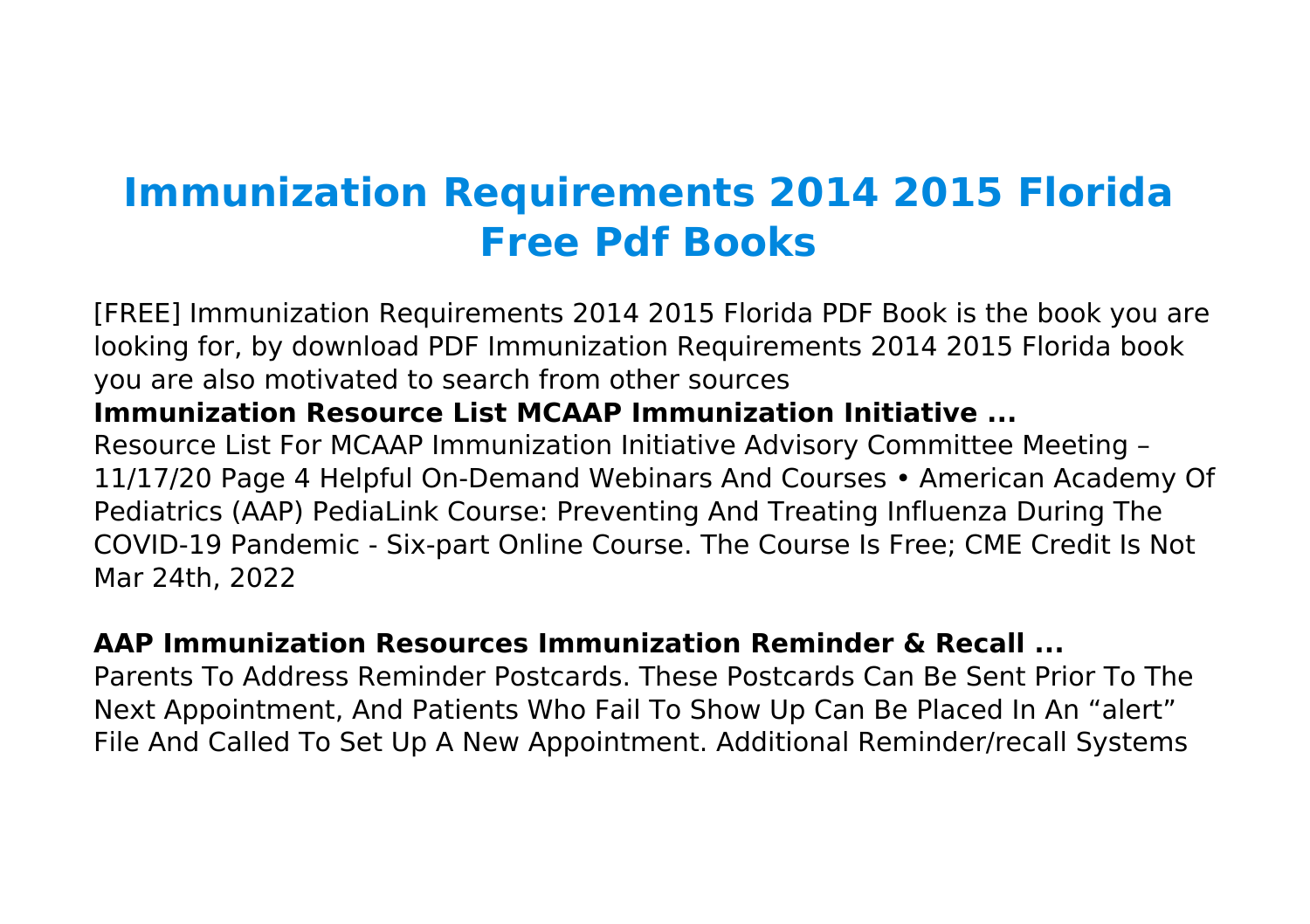Include: Performance Feedback, Patient Education, And Using Patient Health Records. Feb 2th, 2022

## **The Texas Immunization Registry: Texas DSHS Immunization ...**

The Primary Registry Contact Is The Main Point Of Contact For ImmTrac2 Related Matters And Client Immunization Related Items. The ImmTrac2 Primary Registry Contact May Be The Assigned Organization Point Of Contact (POC) Apr 14th, 2022

## **ALL Students Must Meet Florida Immunization Requirements ...**

South Dade Middle School 29100 SW 194 Avenue Miami, FL 33030 Llamar Al 786-624-4757 Lunes, 9/28/2020 10:00 AM – 3:00 PM Booker T. Washington Senior High School 1200 NW 6 Avenue Miami, FL 33136 Llamar Al 305-668-1008 Or 305-243-6 May 7th, 2022

#### **Immunization Requirements Kindergarten Entry 2021-2022**

Immunization Requirements Kindergarten Entry 2021-2022 To Attend Kindergarten, A Student Must Have Written Proof Of Receiving The Following Immunizations: 5 DTaP/DT 4 Polio 2 Measles, Mumps, Rubella (MMR) 3 Hepatitis B 2 Hepatitis A 2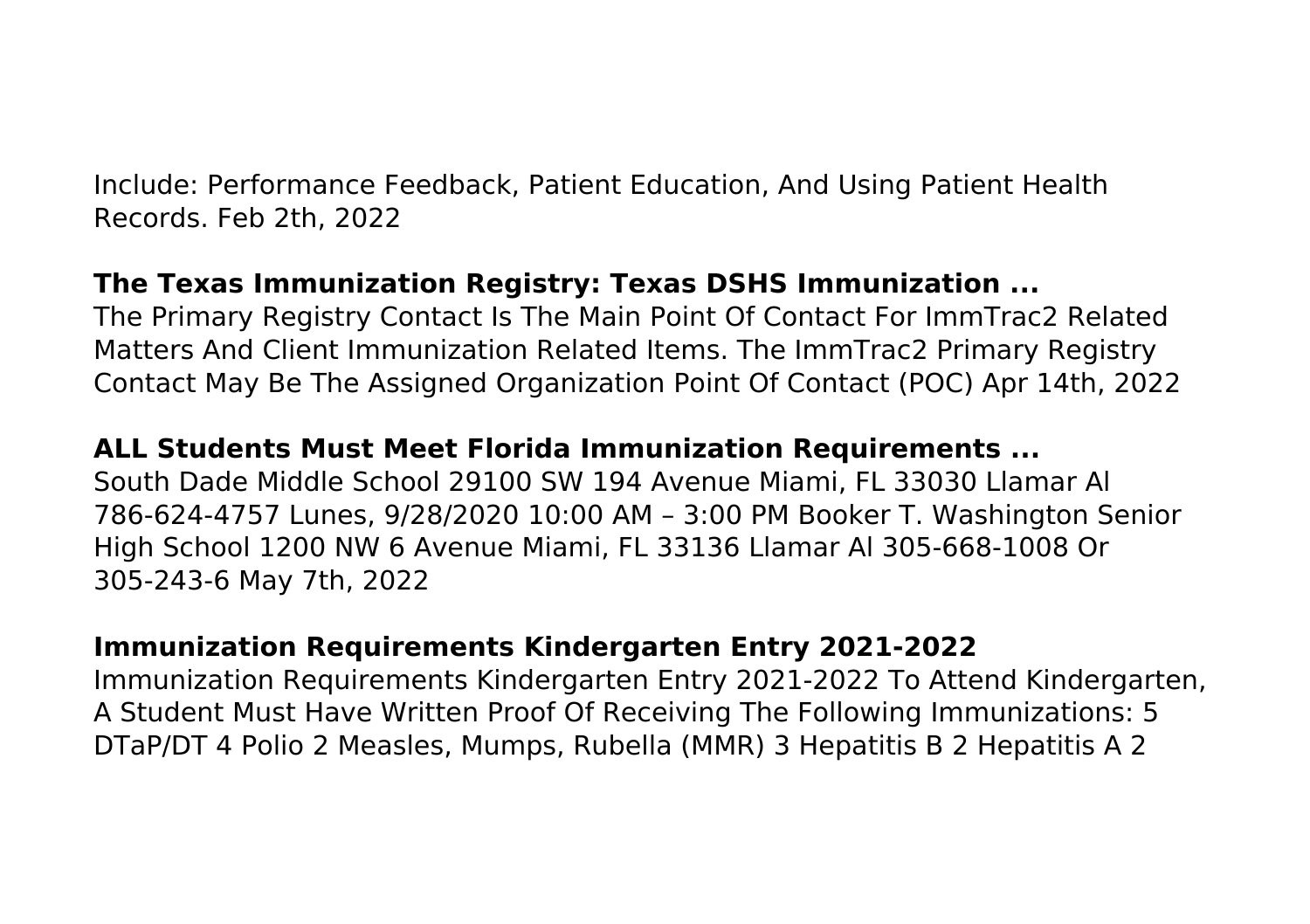Varicella (chickenpox) Proof Of Immunity To Disease(s) Can Be Accepted In Place Of Vaccination Only If A Document From A Apr 6th, 2022

# **STATE OF MAINE IMMUNIZATION REQUIREMENTS FOR SCHOOL CHILDREN**

05-071 Chapter 126 Page 2 1. The Parent Provides The School With A Written Assurance That The Child Will Be Immunized By Private Effort Within Ninety Days Of Enrolling (officially Registering) In School Or First Attendance In School Classes, Whichever Date Is The Earliest. The Granting Of This 90-day Period Is A One-time Provision. Jan 14th, 2022

#### **IMMUNIZATION REQUIREMENTS FOR ENROLLED …**

Tdap Can Be Given In Lieu Of Td Vaccine For Children 7 Years And Older Unless Contraindicated. Hib Is Required For All Pre-K And K Students Less Than 5 Years Of Age. Pneumococcal Conjugate Is Requir Feb 13th, 2022

#### **New School Immunization Requirements In Pennsylvania**

Additional Immunization Requirements For Attendance In 7th Grade And 12th Grade In Addition To The Doses Listed Above, Students Must Receive The Following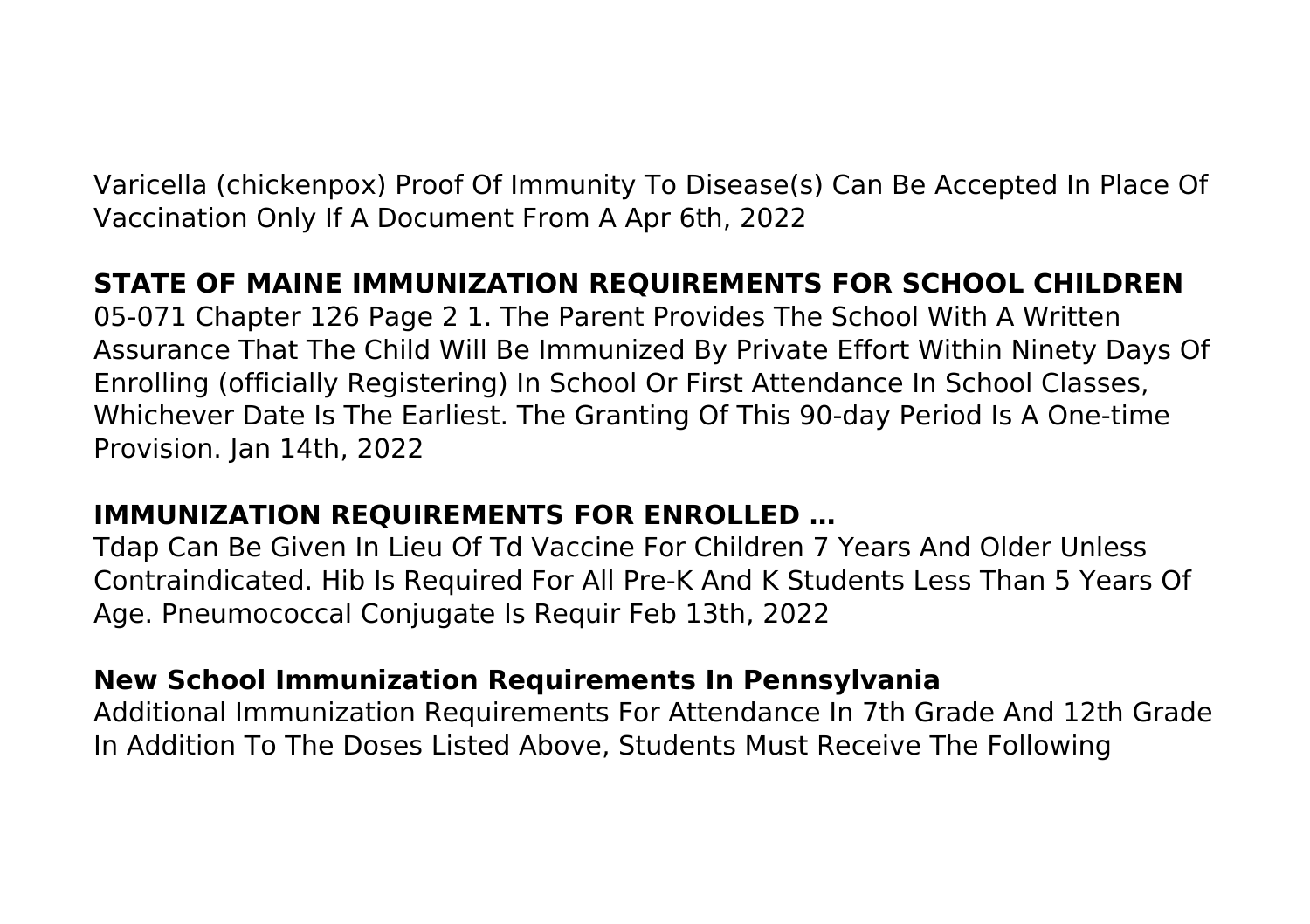Vaccinations On The First Day Of 7th Grade Or Risk Exclusion From School: 1 Dose Of Tetanus, Diphtheria, Acellular Pertussis (Td Jan 4th, 2022

## **Guide To Immunization Requirements In Oklahoma: 2020-21 ...**

Guide To Immunization Requirements In Oklahoma: 2020-21 School Year All Children Two Months Of Age And Older Must Present An Immunization Record Or File For An Exemption Before They Are Allowed To Attend Child Care Or School In Oklahoma. Feb 29th, 2022

## **New Jersey School Immunization Requirements And Updates**

A Total Of 3 Doses With One Of These Doses Given On Or After The 4th Birthday OR Any 4 Doses At This Age The Student Should Have Received The Following Vaccine: 2 Mos. 4 Mos. 6 Mos. 12 Mos. 15 Mos. 18 Mos. 19 Mos. 20-59 M May 23th, 2022

## **CALIFORNIA IMMUNIZATION REQUIREMENTS FOR Child Care**

1Receipt Of The Dose Up To (and Including) 4 Days Before The Birthday Will Satisfy The Child Care Entry Immunization Requirement. 2If A Child Had Chickenpox Disease And This Is Indicated On The Immunization Record By The Child's Physician,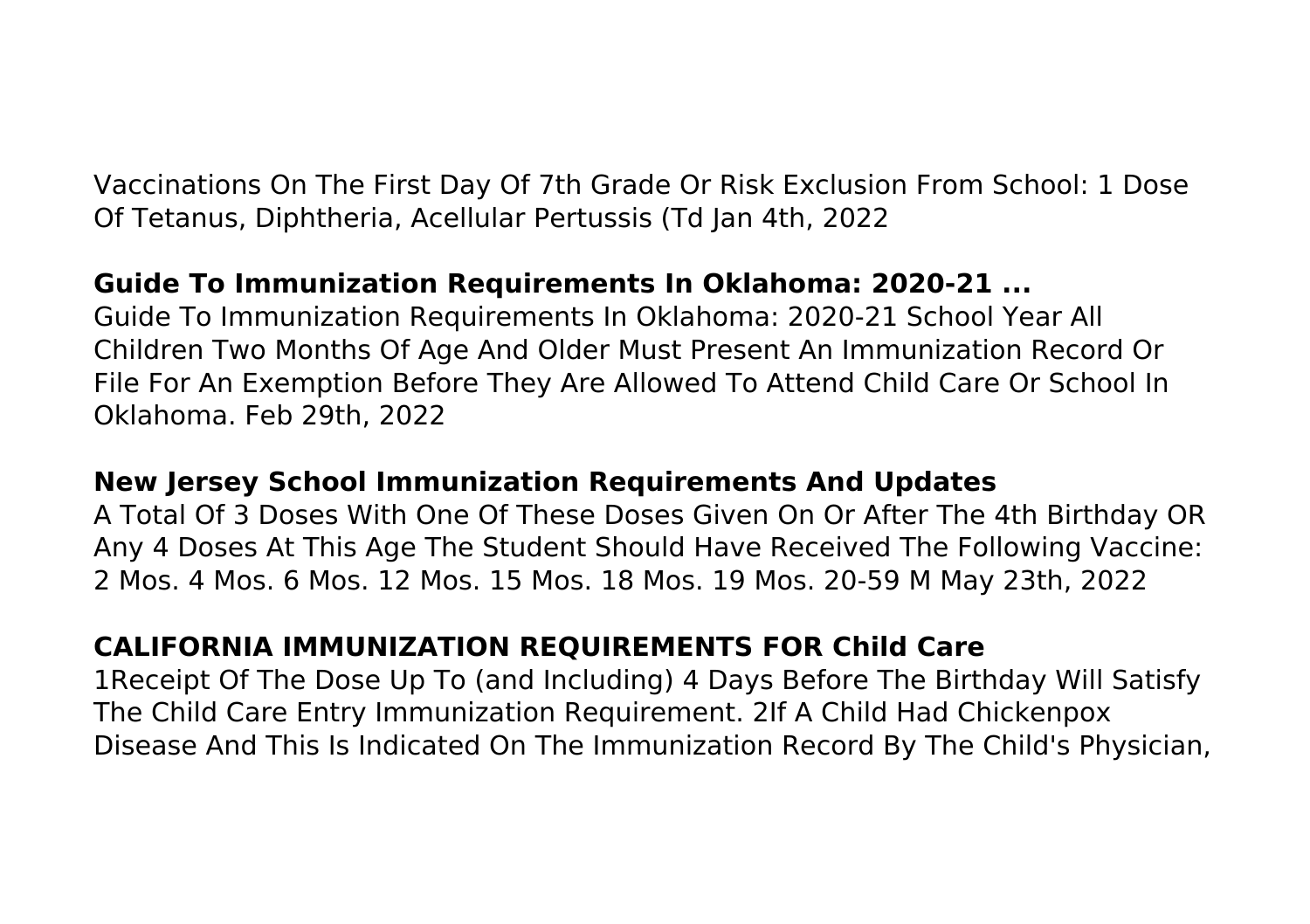They Meet The Requirement. Write "disease" In T Jun 18th, 2022

## **2009 CALIFORNIA IMMUNIZATION REQUIREMENTS FOR …**

1Receipt Of The Dose Up To (and Including) 4 Days Before The Birthday Will Satisfy The Child Care Entry Immunization Requirement. 2If A Child Had Chickenpox Disease And This Is Indicated On The Immunization Record By The Child's Physician, They Meet The Requirement. Write "disease" In The Chickenpox Date B Apr 21th, 2022

# **CALIFORNIA IMMUNIZATION REQUIREMENTS FOR PRE …**

(any Private Or Public Child Care Center, Day Nursery, Nursery School, Family Day Care Home, Or Development Center) Doses Required By Age When Admitted And At Each Age Checkpoint After Entry1: INSTRUCTIONS: California Pre-kindergarten (child Care Or Preschool) F May 23th, 2022

## **State School Immunization Requirements And Vaccine ...**

2 Requirements Also Mirror The Requirements For Public School Children And Are Often Located In The Same School Vaccination Provisions.7 Appendix 1 Lists PHLP's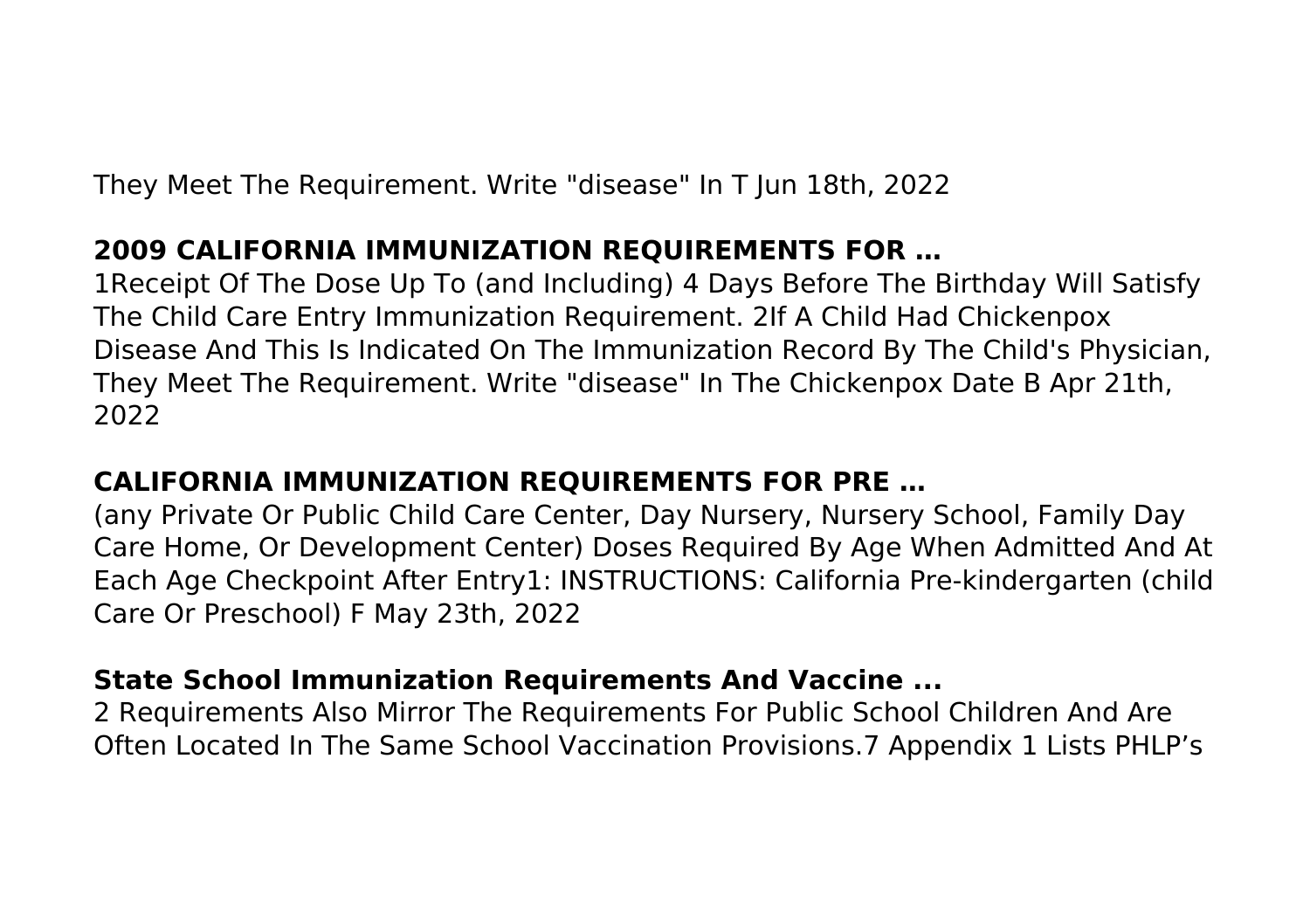Results To Date Regarding The Application Of State School Vaccination Laws To Mar 19th, 2022

# **Child Care And School Immunization Requirements C A L I F ...**

Card, Another State's School Record (provided It Includes Dates For All Immunizations), Or The Child's Personal Immunization Record. Education Code Section 49068 Requires That Schools Send Cumulative Folders Within 10 School Days Fo May 26th, 2022

# **CALIFORNIA IMMUNIZATION REQUIREMENTS FOR K – …**

GRADE NUMBER OF DOSES REQUIRED OF EACH IMMUNIZATION1, 2, 3 K-12 Admission 4 Polio4 5 DTaP5 3 Hep B6 2 MMR7 2 Varicella (7th-12th)8 K-12 Doses + 1 Tdap 7th Grade Advancement9,10 1 Tdap 8 2 Varicella 10 May 19th, 2022

## **Frequently Asked Questions About Immunization Requirements ...**

Hepatitis B Meningitis PPDs And Tuberculosis Screening General Immunization Questions Where Do I Send My Immunization Forms From My Primary Care Provider? Do Not Mail Your Forms. You Must Upload Your Immunization Forms On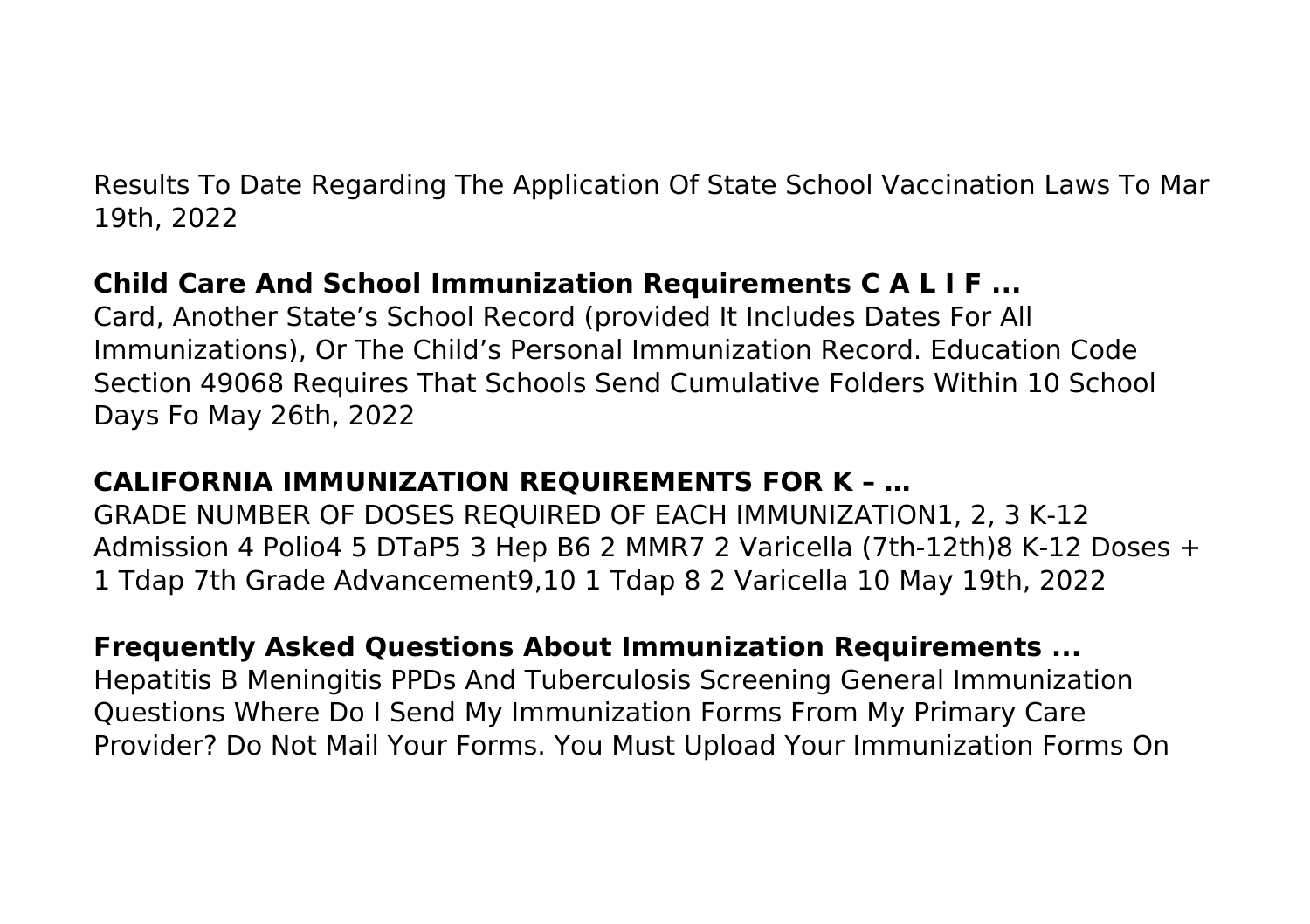Your Rutgers Student Immunization Portal. Do I Have To Get All T May 3th, 2022

#### **Duke University Mandatory Immunization Requirements For ...**

Bolivia Suriname Bosnia And Herzegovina Guinea Botswana Guyana Brazil Haiti Brunei Darussalam Thailand Bulgaria India Burkina Faso Indonesia Burundi Trinidad And Tobago Cabo Verde Tunisia Cambodia Cameroon Kazakhstan Central African Republic Chad China Kuwait Colombia Kyrgyzstan Comoros Lao People's Democratic Republic Congo Uzbekistan Côte D ... Apr 26th, 2022

#### **Duke University Immunization Requirements For ...**

Myanmar Suriname Namibia Nauru Nepal Taiwan Nicaragua Niger Nigeria Niue Pakistan Palau Panama Papua New Guinea Paraguay Peru Philippines Poland Portugal Uzbekistan Qatar Vanuatu Republic Of Korea Republic Of Moldova Viet Nam Romania Yemen Russian Federation Zambia! Sao Tome And Principe Senegal Serbia Sierra Leone Singapore Somalia South ... Jan 8th, 2022

#### **Immunization & Examination Requirements For School Entry**

3 Hep B\* 1 Or 2 Varicella\*\* \*3 Doses Of Hepatitis B Vaccine Are Required For School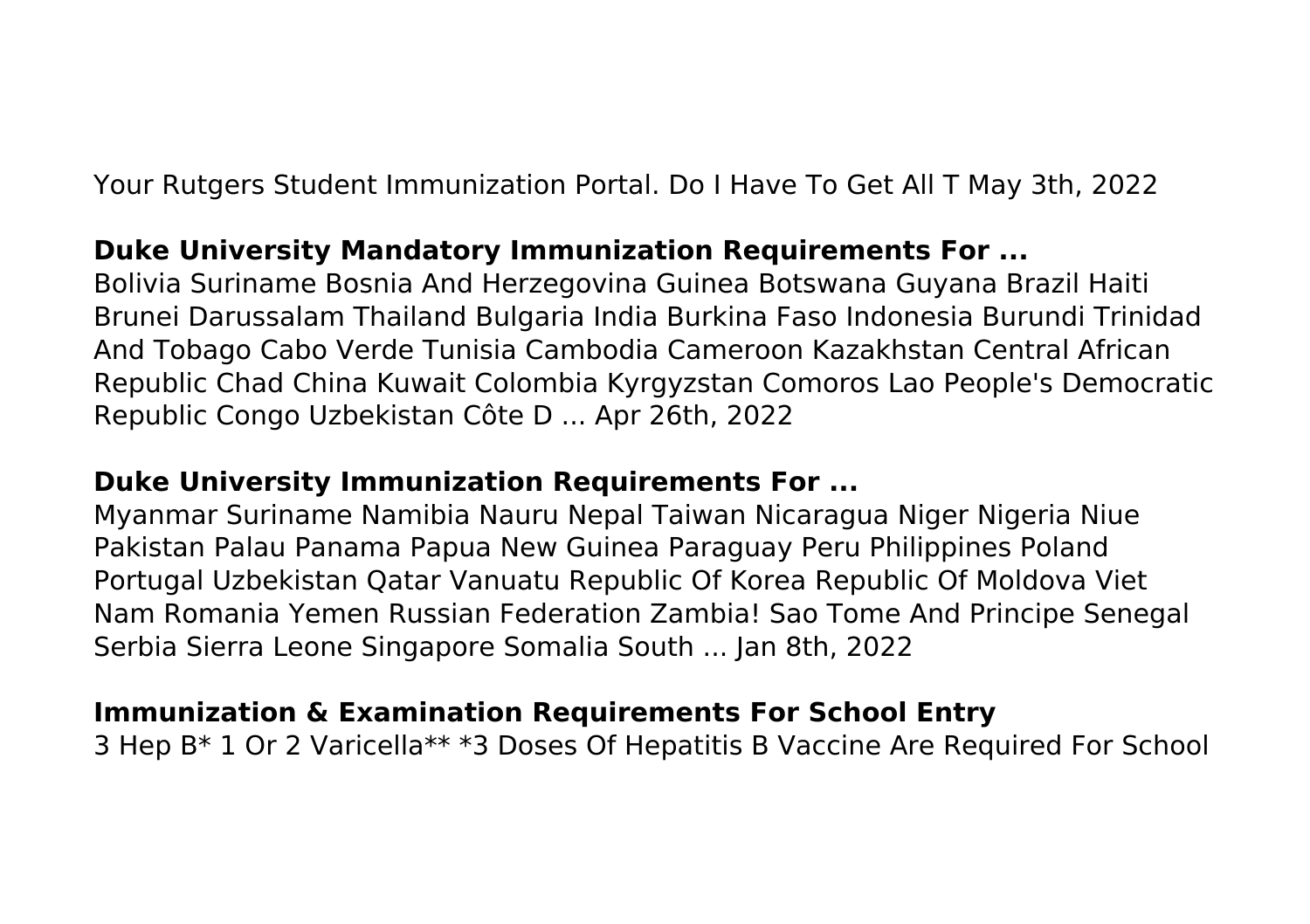Attendance For All Students Born After December 31, 1992 And For 7th Grade Attendance \*\*2 Doses Of Varicella Vaccine Are Required Mar 9th, 2022

# **Re: NEW IMMUNIZATION REQUIREMENTS FOR ALL …**

Ridgewood Public Schools Ridgewood, New Jersey To: Parents/Guardians January 2017 Re: NEW IMMUNIZATION REQUIREMENTS FOR ALL STUDENTS ENTERING GRADE 6 Please Be Advised That Students Entering Grade 6 And Born On Or After January 1,1997 (or A Comparable Age Level For S May 21th, 2022

# **To: Parents/Guardians Re: IMMUNIZATION REQUIREMENTS …**

IMMUNIZATION SCHEDULE Date Of Birth/Age Grade Vaccine Required Dosage Deadline Birthday On Or After 1 -1-1997 And Entering 6 Th Grade Grade 6 Th Tdap = Diphtheria, (No Earlier Than 10 Tetanus Toxoids, Acellular Pertussis One Dose Thbirthday. Children Do Not Need A Tdap Dose Until Five Years A Jan 17th, 2022

## **Immunization Requirements For School Year 2019-2020**

DC Health | 899 North Capitol Street, N.E., Washington, DC 20002 | 202.442.5925 | Dchealth.dc.gov Version 04.02.19 Pg1 Universal Health Certificate . Use This Form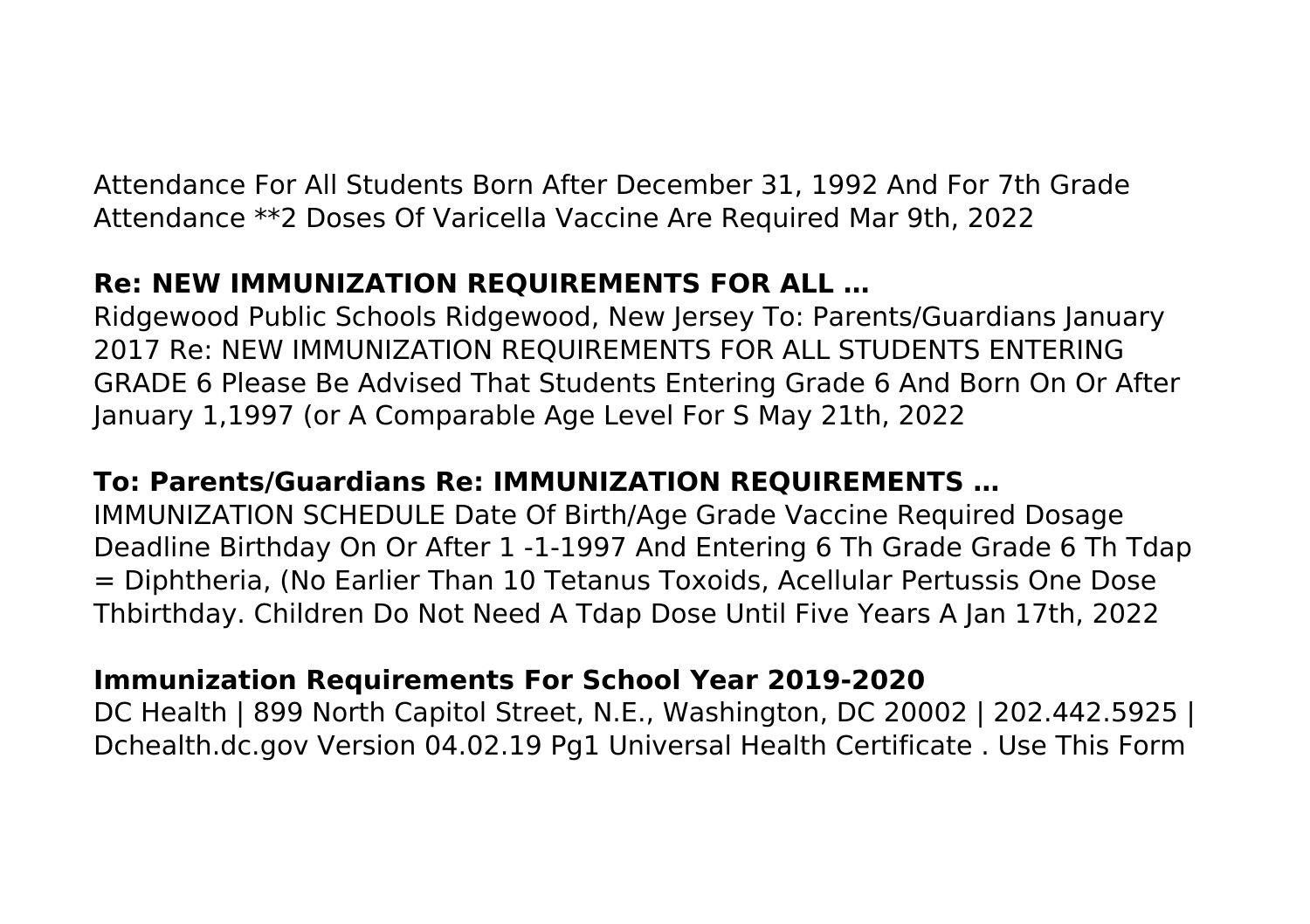To Report Your Child's Physical Health To Their School/child Care Facility.This Is Required By DC Official Code §38-602. Have A Licensed Medical Professio May 2th, 2022

# **IMMUNIZATION REQUIREMENTS FOR POST-SECONDARY …**

IMMUNIZATION REQUIREMENTS FOR POST-SECONDARY ADMISSION THIS IS A BRIEF OVERVIEW PLEASE VISIT WWW.HOSTOS.CUNY.EDU AND SEARCH IMMUNIZATIONS FOR MORE DETAILED INFORMATION. Meningococcal Disease: Meningococcal Disease:New York State Public Health Law 2167 Requires All Post-secondary Institutions To Provide Information On Meningitis And Jan 6th, 2022

# **IMMUNIZATION GUIDELINES - Florida Department Of …**

Effective March 2013 Florida Department Of Health Immunization Section Bureau Of Communicable Diseases 4052 Bald Cypress Way Bin A-11 Tallahassee, Florida 32399-1719 ` IMMUNIZATION GUIDELINES Effect Jun 26th, 2022